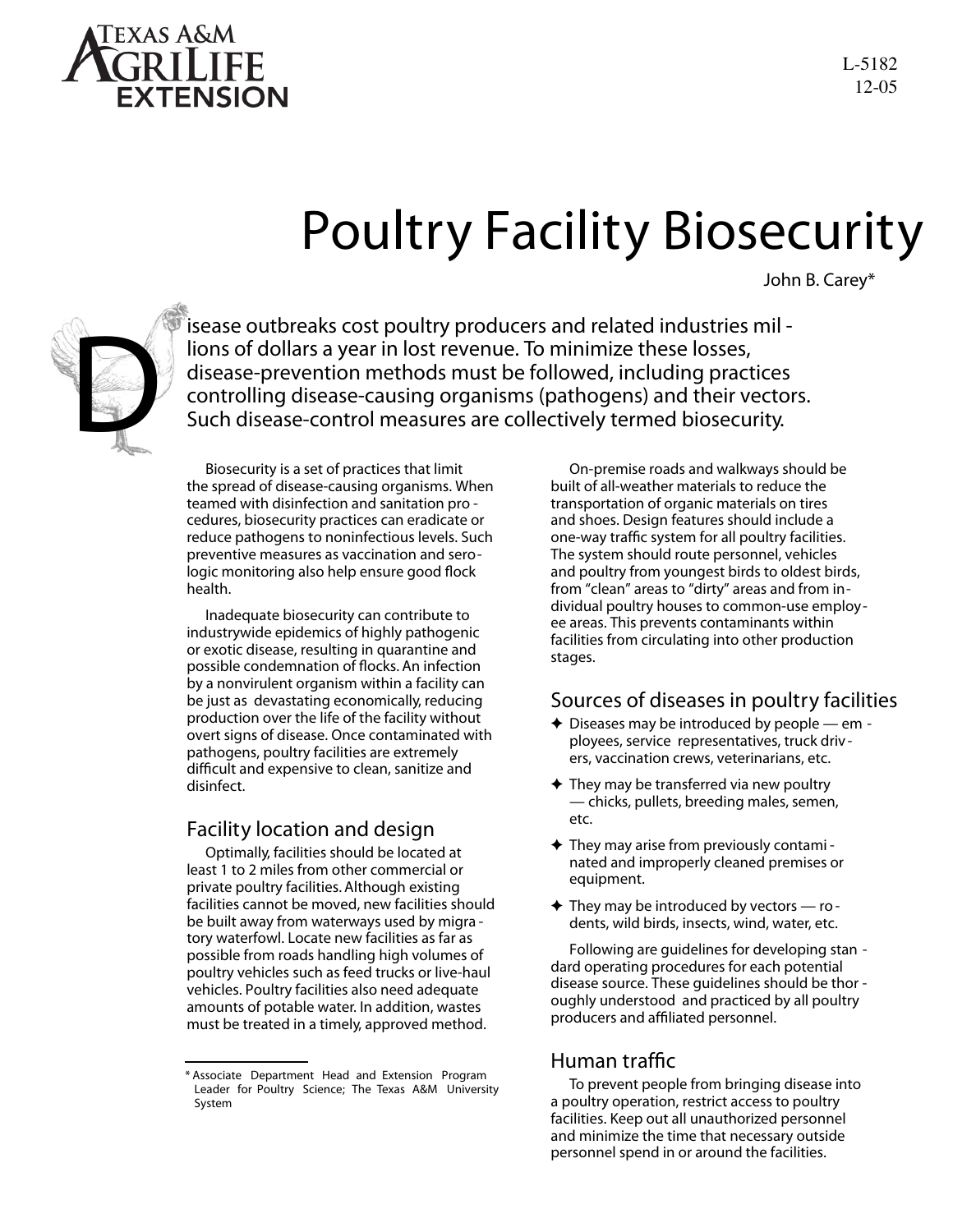Control all vehicle traffic on the premises. If practical, keep a log and periodically review all vehicle, equipment and personnel movement on and off the premises. This information may connect disease problems to a possible source and aid in correcting biosecurity failures.

Necessary access vehicles — feed and chick trucks and vehicles for veterinarians, service representatives and government inspection officials — should be cleaned and disinfected before entering a premise. Best is to provide an unattached building at the premise entrance to decontaminate all personnel and equipment

entering the facility. High-pressure washing with detergent and spraying of vehicle tires with disinfectant will decrease or eliminate most pathogens.

Traffic patterns for visitors should start with the youngest poultry and progress according to age. Clean clothing and footwear should be provided for everyone entering the facilities.

To reduce transmission of pathogens via personnel, employees should not own backyard flocks, pet birds or exotic fowl.

#### Infected poultry

Precautions are needed to reduce the spread of disease from one facility to another. Producers should buy poultry from disease-free sources. For disease-tracking purposes, farms approved by the National Poultry Improvement Plan must maintain records of poultry sold and their final destination. When buying eggs or chicks, inspect records to verify that they are from disease-free sources and have had appropriate vaccinations for the area.

Poultry diseases can be spread from infected birds by egg transmission (transovarian) or from bird to bird. Transmission of pathogens via the egg includes transovarian transmission (hen to egg) and eggshell-to-embryo contamination during incubation and hatching. Chicks at the hatchery can also be contaminated after hatching. Bird-to-bird transmission of disease may result from direct contact with an infected bird or through indirect contact with fomites such as feed, fecal material or wind-borne pathogens.

#### Contaminated facilities

Effective cleaning and disinfection measures can substantially decrease disease transmission by reducing pathogens in the environment to noninfectious levels. An "all in/all out" policy helps prevent disease transmission from older birds to new birds by creating breaks for cleaning and disinfection. Although "all in/all out" practices maximize sanitation effectiveness, they are not always economically feasible. Therefore, poultry producers must customize plans for cleaning and disinfection to reduce pathogens to minimum levels.

Facilities and equipment should be cleaned from top to bottom, inside to out and with the natural drain of effluent water to prevent recontamination of cleaned facilities. Be sure to clean all equipment of organic matter (which reduces the effectiveness of disinfectants), then apply disinfectant. Many commercially available disinfectants labeled for poultry farm use are on the market. Follow product label recommendations and use only approved disinfectants and procedures.

#### Vectors

Efforts to minimize vectors can significantly reduce disease transmission and corresponding economic losses. Vectors include rodents, wild birds, insects and internal and external parasites, which can bring pathogens to poultry facilities. Pathogens may be transferred via fomites such as fecal material (including wild birds' feces, feathers or dust) and by wind, water or in feed.

Effective rodent and wild-bird control programs should be developed. Rodents consume and contaminate feed and spread numerous diseases. They may also destroy eggs, chicks, poults, equipment and structures. Wild birds can be excluded from the premises by covering all vents and openings with a narrow-mesh wire screen. Insects and parasites can be controlled with preventive programs and proper use of insecticides and medications.

For more information on rodent control, request publication L-1351, *Rodent Control on Poultry Farms*, from the Texas Agricultural Extension Service.

Biosecurity is a crucial component of good management practices. An effective biosecurity plan should be flexible and open to new technology as it develops or becomes necessary. Poultry producers who implement a biosecurity plan to control pathogens and their vectors will reduce economic losses caused by diseases.

Poultry producers who implement biosecurity plans will reduce economic losses caused by diseases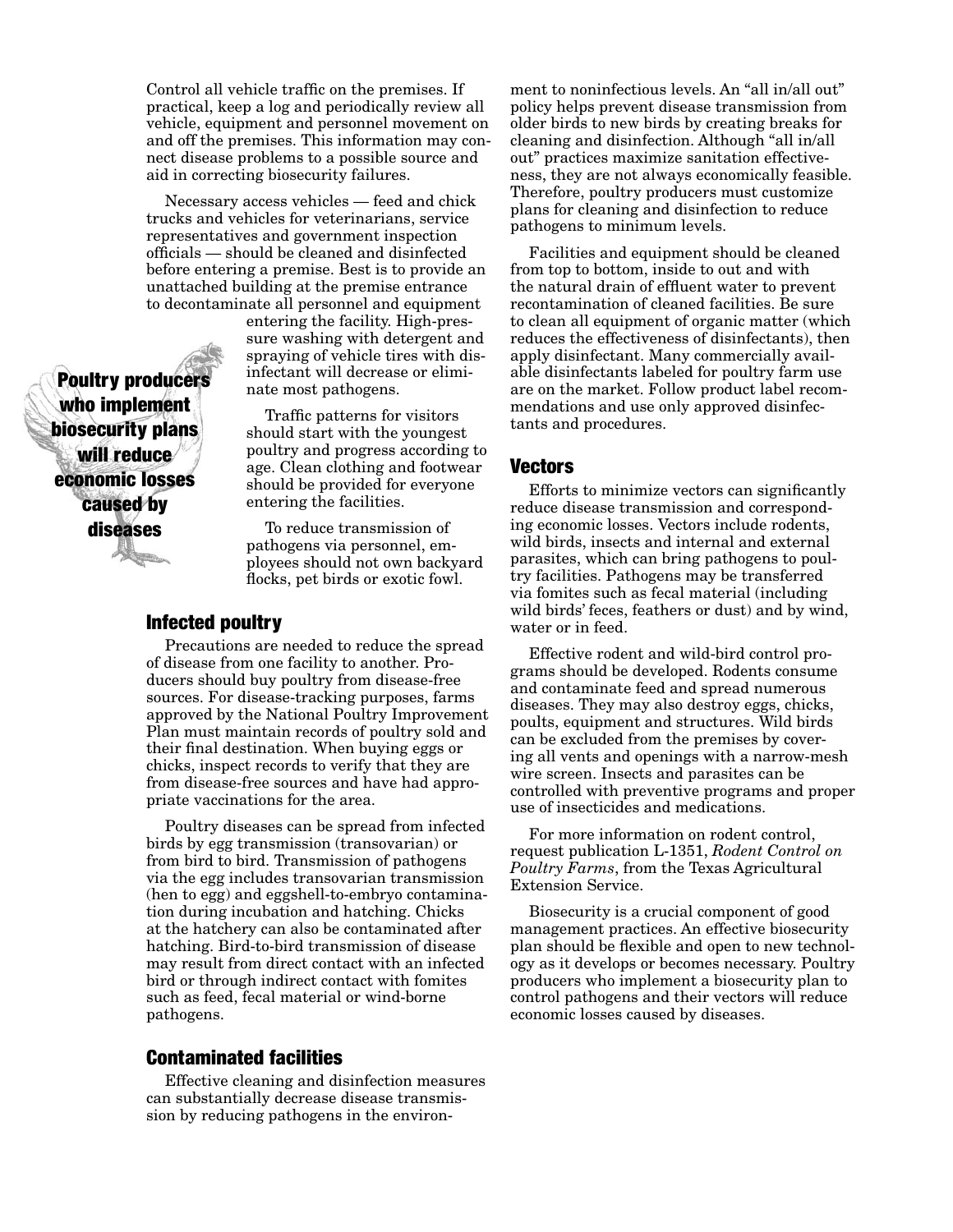# Preventing Disease in Poultry Houses

- Keep poultry houses locked; fasten from inside while inside.
- $\blacklozenge$  When caring for flocks, the resident flock manager should keep clothing (including shoes, boots, hat and gloves) separate from those worn off the farm.
- Flock manager and other caretakers should not visit any other poultry flocks.
- Do not allow visitors in or near the poultry houses.
- $\triangle$  After caring for the flock, change clothes completely and wash hands and arms before leaving premises.
- Essential visitors such as owners, meter readers, service personnel, fuel and feed delivery drivers, and poultry catchers and haulers must wear protective outer clothing, including boots and headgear, before being allowed near the flocks.
- Monitor vehicles entering premises for poultry pickup or delivery, feed delivery, fuel delivery, etc., to determine if they have been scrubbed down and the undercarriage and tires spray-disinfected before entering.
- $\triangleleft$  Clean and disinfect all coops, crates and other poultry containers or equipment before and after use.
- Sick or dying birds should be sent to a state laboratory for diagnosis. Commercial growers should contact their flock supervisor.
- Dispose of dead birds properly by burial or incineration.
- ✦ People handling wild game (especially waterfowl) must change clothes completely and bathe before entering poultry premises.
- Keep "restricted" signs posted at drive entrances.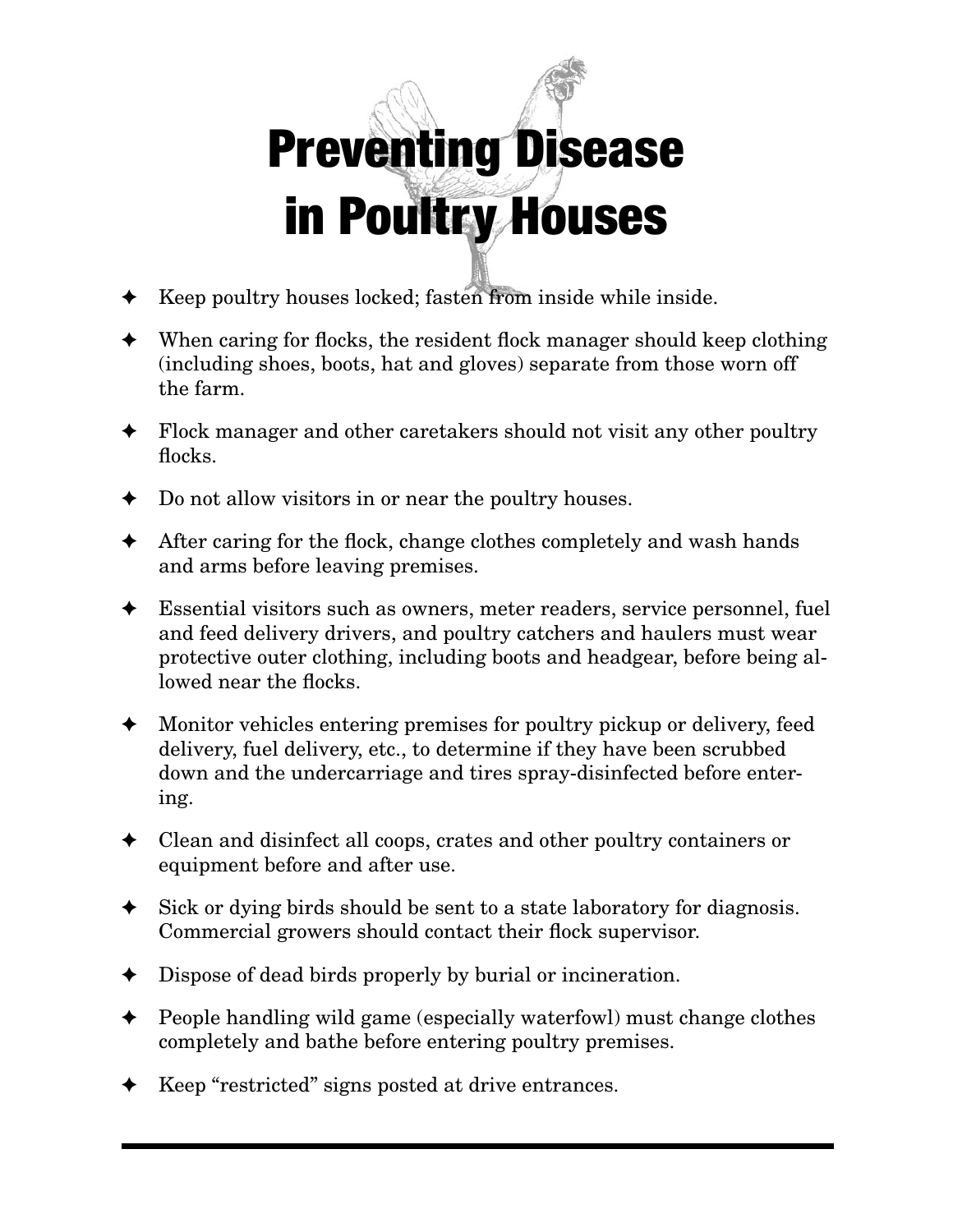## Como Prevenir Enfermedad en Gallineros

- Mantenga cerrados los gallineros o el corral, ciérrelos por dentro cuando esté adentro.
- El residente encargado de la bandada debe vestir diferente ropa a la que viste cuando no esté en la granja (incluyendo zapatos, botas, sombrero y guantes) cuando cuida a la parvada.
- $\blacklozenge$  El encargado de la paravada y otros cuidadores no deben entrar a los corrales de otras parvada de aves.
- No permita que visitantes entren ni se acerquen a los gallineros o a los corrales.
- Después de cuidar a la parvada, cámbiese de ropa completamente y lávese las manos y los brazos antes de salir del local.
- Los visitantes necesarios tales como los dueños, los repartidores de combustible y de pienso, el lector del contador de la luz, el personal que recoge y transporta aves y el personal de servicio deben vestir ropa protectora externa incluyendo botas y sombrero.
- $\triangleleft$  Controle los vehículos que entran al local para recoger o entregar aves, entregar pienso, entregar combustible y lo demás. Asegúrese que hayan sido lavados y que el chasis y las llantas hayan sido rociadas con desinfectante antes de entrar.
- ✦ Todos los gallineros, las cajas y otros contenedores o equipo para aves deben ser limpiados y desinfectados antes y después de su uso.
- Las aves enfermas or moribundas deben ser enviadas a un laboratorio estatal para ser diagnosticadas. Los avicultores comerciales deben comunicarse con sus encargados de parvada.
- Las aves muertas deben ser eliminadas debidamente mediante entierro o incineración.
- Las personas encargadas de cuidar fauna silvestre (especialmente aves acuáticas) deben cambiarse de ropa completamente y bañarse antes de entrar al local donde estén las aves.
- Mantenga letreros de "zona prohibida" en las entradas.